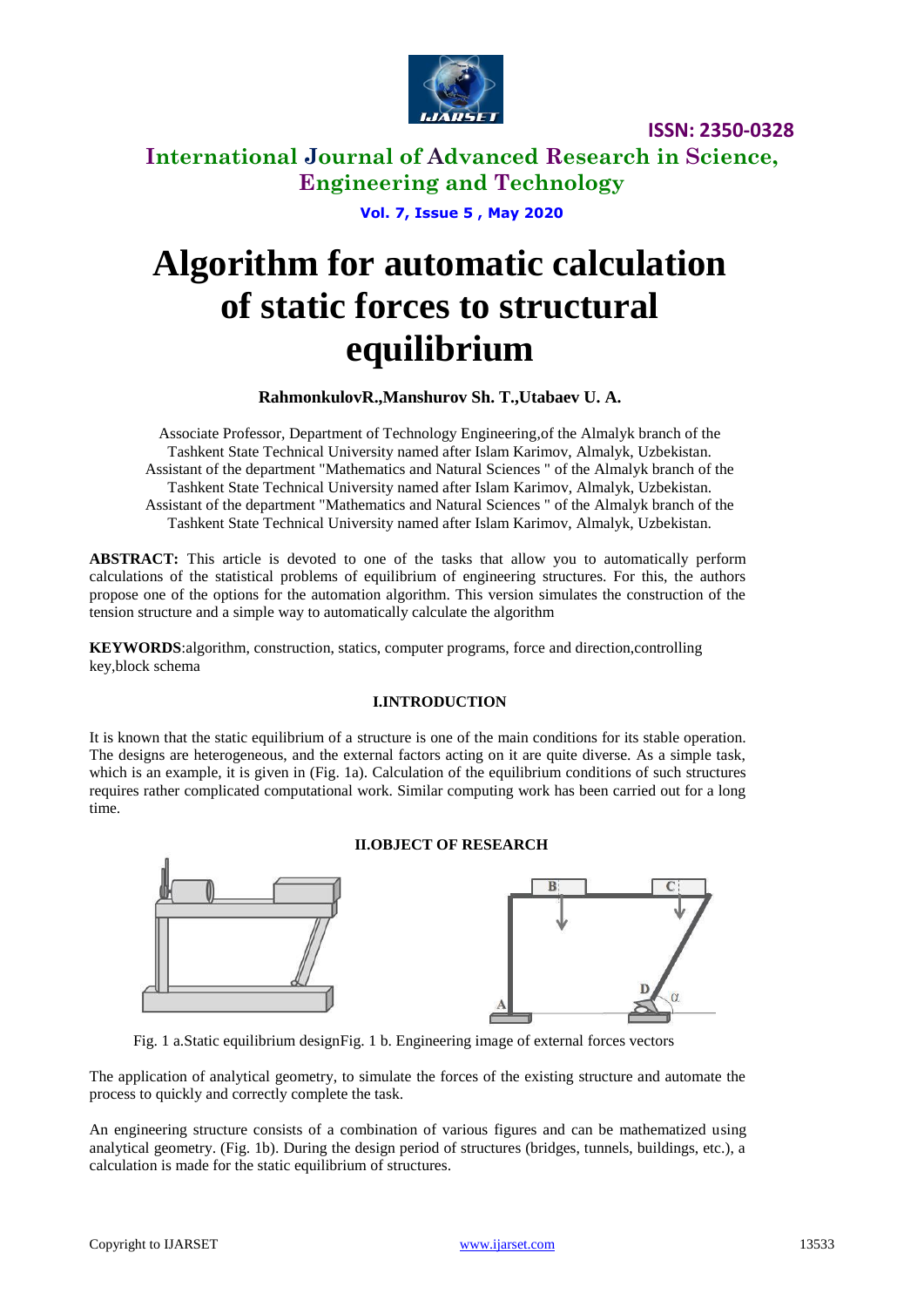

# **International Journal of Advanced Research in Science, Engineering and Technology**

### **Vol. 7, Issue 5 , May 2020**

The forces acting on the structure are determined by the point of application and direction. It is known that these forces were balanced, it is necessary that the sum of the projections of these forces on the coordinate axes and the torque relative to the point be equal to zero. The direction of forces can be divided into:

- directed to the point of application "to the point";
- directed against the point of application "from point".

The coordinate axis is selected to the horizon parallel and perpendicular. The origin of the coordinate axes so that the entire structure is only on the first octant which can always be achieved. Then the projection of forces on the coordinate axes is easily programmed. In addition, the expression for calculating the torque is found by the well-known formula of mechanics:

$$
\vec{M} = \sum_{i=1}^{n} \pm \vec{P}_i \cdot h_i \quad (1)
$$

where $\overline{P_i}$  are external forces;

 $h_i$  is the shoulder of these forces;

± sign depending on the direction of torque.

The distance between two points (or in our definitions) the shoulder is determined by the well-known formula:

$$
h_i = \sqrt{(x_{i+1} - x_i)^2 + (y_{i+1} - y_i)^2}
$$

The projection of forces to the coordinate axes is determined by the formula:

$$
\vec{X} = \sum_{i=1}^{n} \vec{P_i} \cdot \cos(\widehat{x_i, P_i})
$$

$$
\vec{Y} = \sum_{i=1}^{n} \vec{P_i} \cdot \sin(\widehat{x_i, P_i}) \quad (3)
$$

If you save this information on external computer devices, they are the coordinates of the points:  $A_i(x_i, y_i)$ . One of the basic concepts of statics: for the equilibrium of a solid under the action of a plane system of forces, it is necessary and sufficient that two sums of projections of forces on the coordinate axis and the sum of the algebraic moments of all forces relative to any point on the plane are equal to zero.

Based on this statement and the conditions for finding the structures of the first octant, the calculation of algebraic moments is taken "+" if the force acting on the structure is directed from the point and "-" otherwise.

One of the basic concepts of statics: for the equilibrium of a solid under the action of a planar system of forces, it is necessary and sufficient that two sums of projections of forces on the coordinate axis and the sum of the algebraic moments of all forces with respect to any point on the plane are equal to zero.

Based on this statement and the conditions for finding the structures of the first octant, the calculation of algebraic moments is taken "+" if the force acting on the structure is directed from the point and "-" otherwise.

#### **III. METHODOLOGY**

The basis of this method is based on analytical geometry. Therefore, when animating, showing the coordinates of the application point is considered necessary. For this purpose, we introduce a scroll bar along the axes ОХ and ОУ.

The difficulty in compiling the algorithm lies mainly in displaying the acting forces in the form of a vector, which should show the direction. The length of the vector of the acting forces of the structures, when shown in the form of animation, does not play a role, since only its numerical value is taken into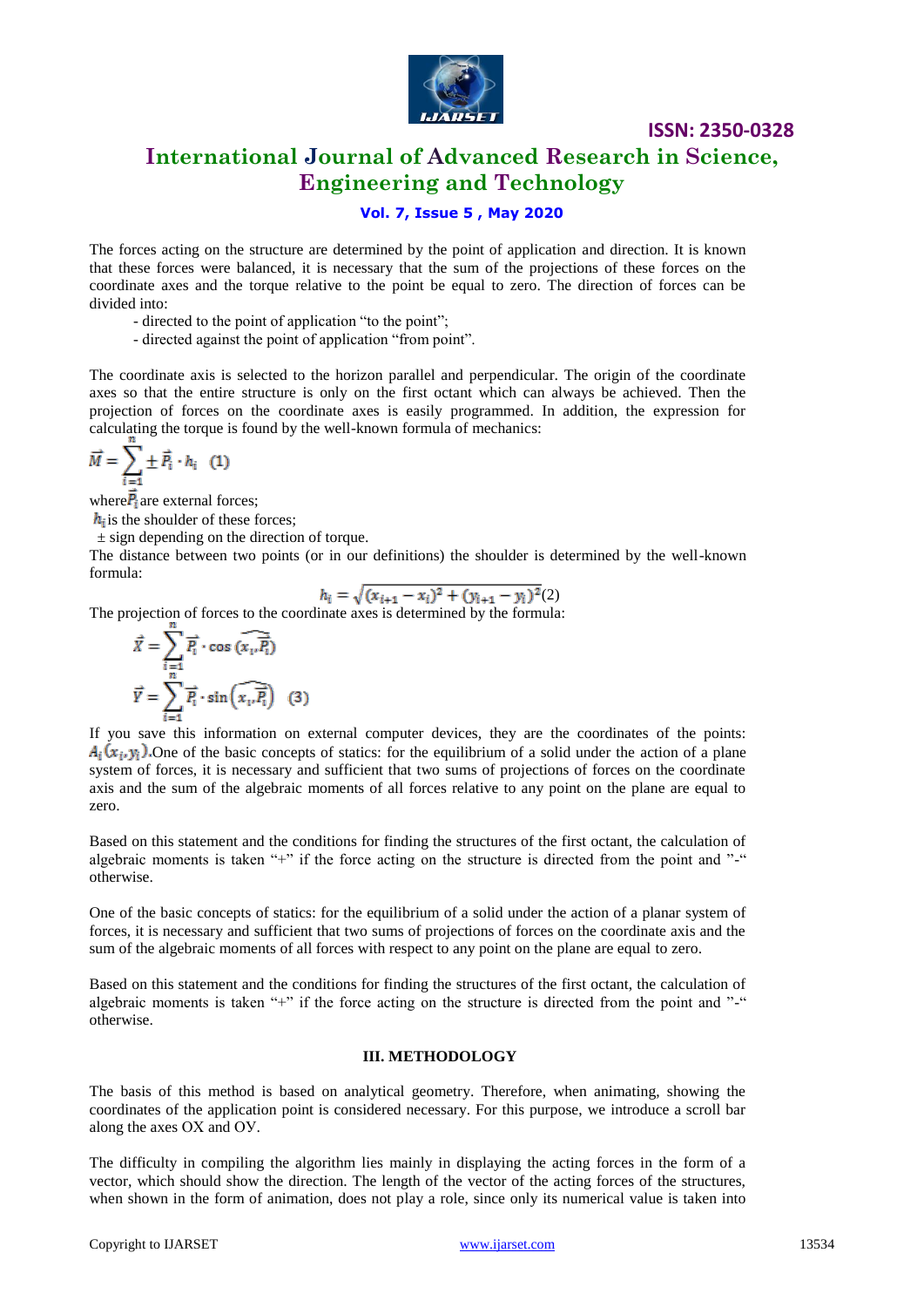

# **International Journal of Advanced Research in Science, Engineering and Technology**

## **Vol. 7, Issue 5 , May 2020**

account. This facilitates the construction of the force vector. The application point is  $A_i(x_i, y_i)$ . The length of the segment representing the force is assumed to be constant equal to 100 pixels. The angle between the axis OX is entered manually. Then to display the segment we get two points  $A_i(x_i, y_i)$  **u**  $B(\overline{x}_i, \overline{y}_i)$ 

where  $\overline{x_i} = x_i + 100 \cdot \cos \alpha$ ,  $\overline{y_i} = x_i + 100 \cdot \sin \alpha$ .  $\alpha$  - sin $\alpha$ .  $\alpha$  is the angle between the force and the OX axis.

The line connecting these points is an external force.

It should be noted that to draw arrows the direction of forces requires special calculation formulas. Due to the bulkiness, these expressions are not given here.

The main torque according to the formula (1), taking into account the above statements. Leverage torque according to the formula (2). Finding the equivalent projection forces to the coordinate axes is calculated by the formula (3).

To show the direction "from point" or "to point" we use separate control icons. It is necessary to distinguish external forces from the reaction of forces on supports. This can be implemented by entering control icons.

To draw up the equation of balance of forces acting on the structure, we need to have the following:

$$
\begin{cases}\n\vec{X} = \sum_{i=1}^{n} \operatorname{mp}_{X}(\vec{P}_{i}) = 0 \\
\vec{Y} = \sum_{i=1}^{n} \operatorname{mp}_{Y}(\vec{P}_{i}) = 0 \quad (4) \\
\vec{M} = \sum_{i=1}^{n} M_{0}(\vec{P}_{i}) = 0\n\end{cases}
$$

where  $\overline{M}$  0 is the calculation of the torque of the forces relative to the origin.

Based on the above, we construct a block diagram of the algorithm for finding the condition of equilibrium of structures from acting forces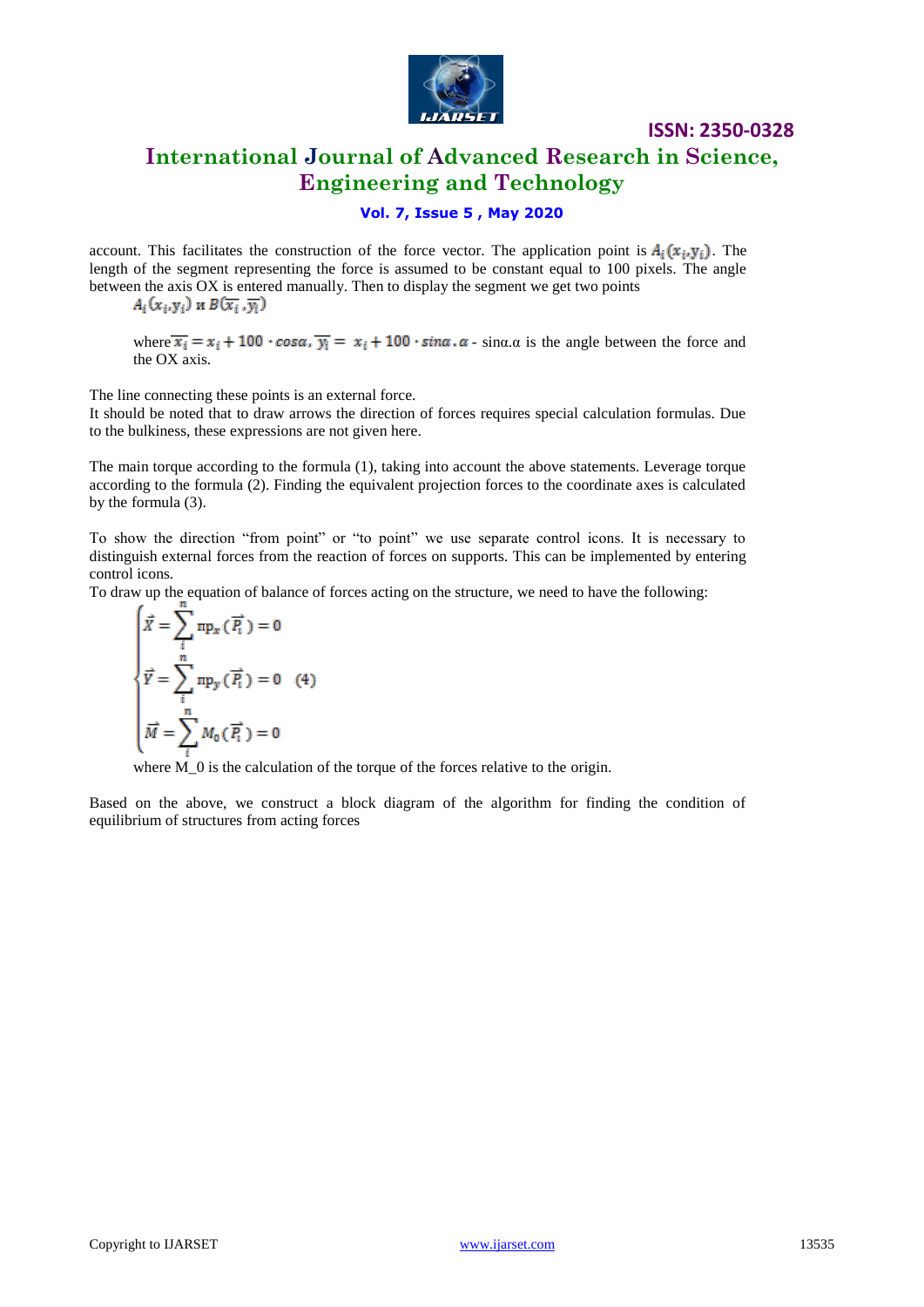

**International Journal of Advanced Research in Science, Engineering and Technology**

## **Vol. 7, Issue 5 , May 2020**



Fig. 1 v. The block diagram of the algorithm is finding the condition of equilibrium of structures from acting external forces.

#### **IV. EXPERIMENTAL DATA**

Based on the foregoing model, a program in DELPI 7 was compiled. The result of the programs is given in Fig. 1 g. It can be seen from the figure that the display of the acting external forces is possible both on the drawing and on the structure itself.

It should be noted that the figure shows the ability of the module. The figure shows that:

- the point of application of forces is determined by the scroll bar;
- the control button you can select the mode of forces (external or reaction forces support);

- in the area of the result, he will trace the correctness of the initial data and get a calculation of the forces projected on the coordinate axes;

- in the result areas, the letter F is external, R is the reaction force on the supports.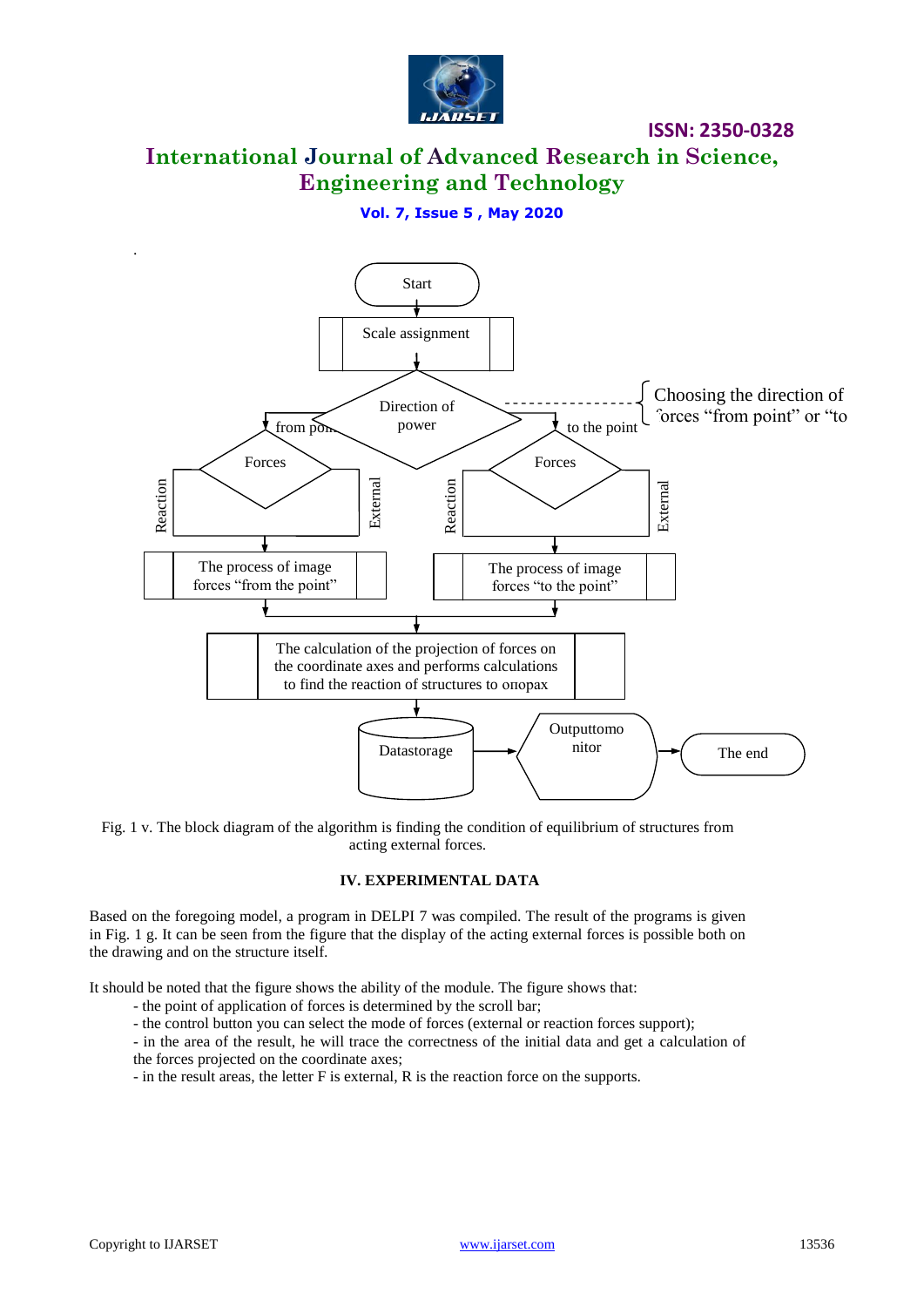

# **International Journal of Advanced Research in Science, Engineering and Technology**

#### **Vol. 7, Issue 5 , May 2020**



Fig. 1 g. The result of the programs

From the obtained results, taking into account (4), we obtain a system of algebraic equations in a written matrix form :  $A \cdot X = B$ 

Here, the A-matrix, whose elements are the reaction coefficients of forces on the supports.

$$
A = \begin{pmatrix} \n\text{np}_x R_1 \text{np}_x R_2 \text{np}_x R_3 \\ \n\text{np}_y \overline{R_1} \text{np}_y \overline{R_2} \text{np}_y \overline{R_3} \\ \nM_0(\overline{P_1}) M_0(\overline{P_2}) M_0(\overline{P_3}) \n\end{pmatrix}
$$

B-represents external forces acting on the structure.

$$
B = \begin{pmatrix} \sum_{i} \operatorname{mp}_{x}(\overrightarrow{F_{i}}) \\ \sum_{i}^{n} \operatorname{mp}_{y}(\overrightarrow{F_{i}}) \\ \sum_{i}^{n} M_{0}(\overrightarrow{F_{i}}) + \sum_{j=1}^{k} M_{j} \end{pmatrix}
$$

where  $M_i$   $j = \overline{1, k}$ , the torques applied to the structure.

k- is the number of torques applied to the structure.

From the vector equation (4), the reaction force of the structural supports is determined by the formula :<br> $X = A^{-1}R$ 

which is easily programmed for computers to obtain the numerical value of the forces on the supports.

#### **V. CONCLUSION**

When the design is completely in the first octant, we get the opportunity to describe an algorithm for solving the problem of determining the reaction forces on the supports. In addition, the number of